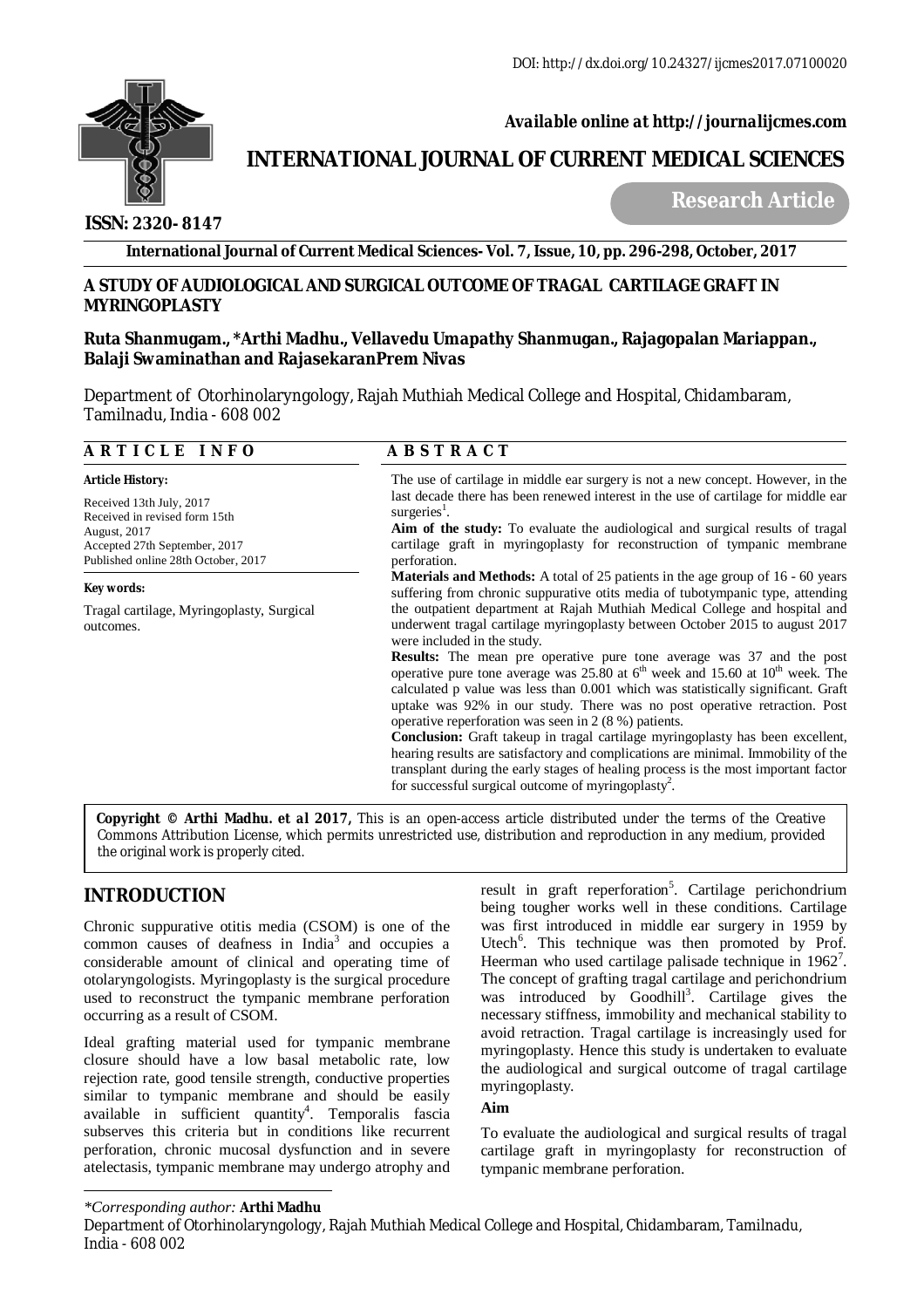#### **Objectives**

- 1. To evaluate the results of graft uptake using tragal cartilage as a graft material in myringoplasty.
- 2. To evaluate the results of post operative hearing using pre and post operative pure tone average and post operative hearing improvement.
- 3. To study the complications in the post operative period.

### **MATERIALS AND METHODS**

A total of twenty five patients in the age group 16 - 60 years suffering from chronic suppurative otits media of tubotympanic type in the inactive stage, attending the outpatient department at Rajah Muthiah Medical College and Hospital and underwent tragal cartilage myringoplasty between October 2015 to august 2017 were included in the study.

#### *Inclusion Criteria*

- 1. Age group in the range of 16 -60 years
- 2. Dry ear for one month
- 3. Small to medium sized central perforation
- 4. Conductive hearing loss up to 40dB
- 5. Middle ear mucosa free of infection

#### *Exclusion Criteria*

- 1. Attic and / or posterior retraction pocket with cholesteatoma
- 2. Ossicular chain dysfunction
- 3. External ear pathology



Post operative tympanic membrane

Once the patient satisfies the inclusion and exclusion criteria, informed consent was obtained from the patient.<br>The above group underwent tragal cartilage The above group underwent tragal cartilage myringoplasty. In the post operative period the patient was evaluated for hearing by doing pure tone audiogram. The pure tone average at the end of 6weeks and 10 weeks was studied and the post operative complications were noted.

### **RESULTS**

In our study majority of the patients belonged to the age group 31 - 40 years. The mean average age was 28.6 years. Hearing assessment using pure tone audiogram showed that in 24(96%) patients the pre operative pure tone average was in the range 26 -40dB. In 17(68%) patients the post operative pure tone average at the end of 6 weeks was in the range  $0-25$  dB and in  $24(96%)$  patients the post operative pure tone average was in the range 0 - 25 dB at the end of 10 weeks. Graft uptake was 92%. There was no post operative retraction. Post operative reperforation was seen in 2 (8 %) patients. The post operative surgical site infection was seen in 3 patients.

|  |  | Table 1 Statistical Analysis |  |
|--|--|------------------------------|--|
|--|--|------------------------------|--|

|                                                                    |          | N MeanStd. Deviation F-value p value |        |        |
|--------------------------------------------------------------------|----------|--------------------------------------|--------|--------|
| Pre operative Pure tone<br>average                                 | 25 37.00 | 4.33013                              | 79.320 | <0.001 |
| Post operative pure tone<br>average at the end of<br><b>6weeks</b> | 25 25.80 | 6.23832                              |        |        |
| Post operative pure tone<br>average at the end of<br>10weeks       | 25 15.60 | 7.11805                              |        |        |

On evaluating the audiological results of tragal cartilage graft in myringoplasty the mean pre operative pure tone average was 37 ,the mean post operative pure tone average at the end of 6 and 10 weeks was 25.80 and 15.60 respectively and mean post operative hearing improvement was 21.4 , our results were found to be statistically significant(p value  $< 0.001$ )

## **DISCUSSION**

In our study majority of the patients belonged to the age group 31 - 40 years. The mean average age was 28.6 years. In the study done by Murat Sahan *et al*<sup>5</sup> out of 33 patients the mean age was  $37.5 + (-12.7)$ .

In our study hearing assessment using pure tone audiogram showed that in 24(96%) patients the pre operative pure tone average was in the range 26 -40dB.In 17(68%) patients the post operative pure tone average at the end of 6 weeks was in the range 0-25 dB and in 24(96%) patients the post operative pure tone average was in the range 0 -25 dB at the end of 10 weeks. M. Cavaliere *et al*<sup>8</sup>did a study on tragal cartilage in tympanoplasty in 306 cases from Jan 2003 to June 2007. In his study the overall mean pre-operative PTA-ABG was 43.79 +/- 7.07 dB and the post-operative (1 year after surgery) PTA-ABG was  $10.43 +/- 5.25$  dB ( $p < 0.0001$ ). A statistically significant improvement was observed in their study. Their study revealed that tragal cartilage shield tympanoplasty was a reliable technique, with a high Figure 1 (A) Tympanic membrane with central perforation (B) degree of graft uptake and satisfactory hearing results.